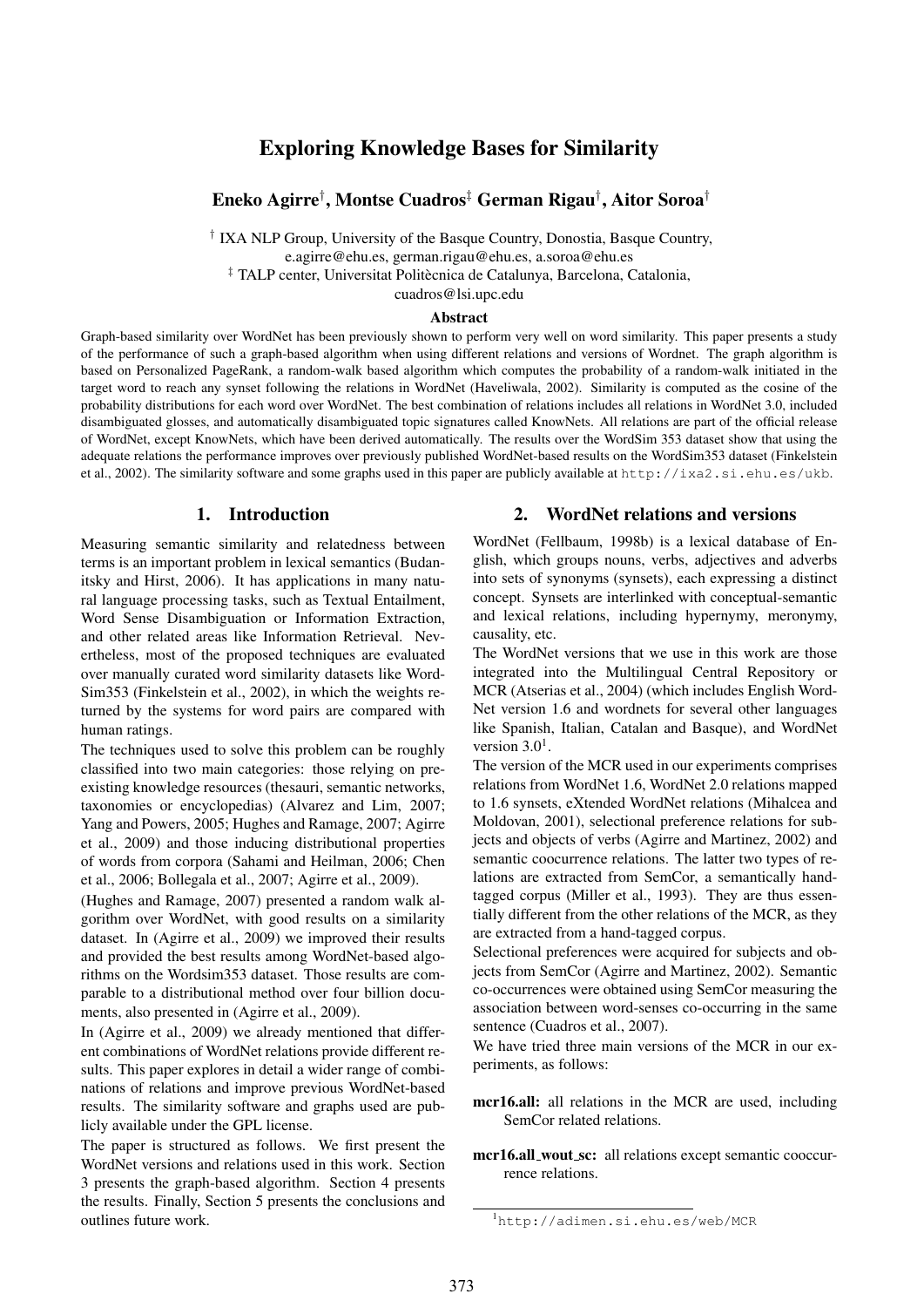mcr16.all wout semcor: all relations except semantic cooccurrences and selectional preferences.

The abbreviations in bold will be used across the paper to refer to each version. Regarding WordNet 3.0, we set up two versions.

- wn30: all relations in WordNet 3.0.
- wn30g: all relations in WordNet 3.0, plus the relation between a synset and the disambiguated words in its  $g$ loss<sup>2</sup>

In addition, we have also incorporated relations from KnowNet<sup>3</sup> (Cuadros and Rigau, 2008). KnowNet is an extensible, large and accurate knowledge base, which has been derived by semantically disambiguating small portions of the Topic Signatures acquired from the web<sup>4</sup> (Agirre and Lopez de Lacalle, 2004).

The disambiguation process was performed using Word-Net 1.6 as word-sense repository and the SSI-Dijkstra algorithm. SSI-Dijkstra is a knowledge-based graph algorithm which has been shown to be useful for disambiguating topically related terms. KnowNets were created using, as a knowledge source, a large graph containing the relations from the mcr16.all wout semcor. SSI-Dijkstra has been also used for assigning WordNet word senses to the Lexical Units associated to a particular FrameNet frame (Laparra and Rigau, 2009). When necessary, KnowNets were ported to WordNet 3.0 using the automatically generated mappings among WordNet versions (Daudé et al., 2003). KnowNets are available in different sizes, depending on how many words have been included for each Topic Signature (see (Cuadros and Rigau, 2008) for details). We have used two versions in combination with wn30 and wn30g:

- k5: KnowNet-5, obtained by disambiguating only the first five words from each Topic Signature.
- k10: KnowNet-10, obtained by disambiguating only the first ten words from each Topic Signature.

Table 1 compares the different volumes of semantic relations between synset pairs as used in this work.

For illustrative purposes, we show below some examples of a few relations between WordNet senses, and their corresponding knowledge source:

- WN (Fellbaum, 1998a): tree#n#1 –hyponym–> teak#n#2
- XWN (Mihalcea and Moldovan, 2001): teak#n#2 gloss–> wood#n#1
- spSemCor (Agirre and Martinez, 2002): read#v#1– tobj–>book#n#1.
- KnowNet (Cuadros and Rigau, 2008): woodwork#n#2 –relatedto–> craft#n#1

| Source                              | #relations |
|-------------------------------------|------------|
| MCR1.6 all                          | 1,650,110  |
| Princeton WN1.6                     | 138,091    |
| Princeton WN3.0                     | 235,402    |
| Princeton WN3.0 gloss relations     | 409,099    |
| Selectional Preferences from SemCor | 203,546    |
| eXtended WN                         | 550,922    |
| Co-occurring relations from SemCor  | 932,008    |
| KnowNet-5                           | 231,163    |
| KnowNet-10                          | 689.610    |

Table 1: Number of relations between synsets in each resource.

## 3. Personalized PageRank for similarity

We represent WordNet as a graph  $G = (V, E)$  as follows: graph nodes represent WordNet concepts (synsets) and dictionary words; relations among synsets are represented by undirected edges; and dictionary words are linked to the synsets associated to them by directed edges.

Given a pair of words and a graph-based representation of WordNet, our method has basically two steps: We first compute the personalized PageRank over WordNet separately for each of the words, producing a probability distribution over WordNet synsets. We then compare how similar these two discrete probability distributions are by encoding them as vectors and computing the cosine between the vectors. We present each step in turn.

#### 3.1. PageRank and Personalized PageRank

The celebrated PageRank algorithm (Page et al., 1999) is a method for ranking the vertices in a graph according to their relative structural importance. The main idea of PageRank is that whenever a link from  $v_i$  to  $v_j$  exists in a graph, a vote from node  $i$  to node  $j$  is produced, and hence the rank of node  $i$  increases. Besides, the strength of the vote from  $i$ to  $j$  also depends on the rank of node  $i$ : the more important node  $i$  is, the more strength its votes will have. Alternatively, PageRank can also be viewed as the result of a random walk process, where the final rank of node  $i$  represents the probability of a random walk over the graph ending on node i, at a sufficiently large time.

Let G be a graph with N vertices  $v_1, \ldots, v_N$  and  $d_i$  be the outdegree of node i; let M be a  $N \times N$  transition probability matrix, where  $M_{ji} = \frac{1}{d_i}$  if a link from i to j exists, and zero otherwise. Then, the calculation of the *PageRank vector* Pr over  $G$  is equivalent to resolving Equation (1).

$$
\mathbf{Pr} = cM\mathbf{Pr} + (1 - c)\mathbf{v} \tag{1}
$$

In the equation, v is a  $N \times 1$  vector whose elements are  $\frac{1}{N}$  and *c* is the so called *damping factor*, a scalar value between 0 and 1. The first term of the sum on the equation models the voting scheme described in the beginning of the section. The second term represents, loosely speaking, the probability of a surfer randomly jumping to any node, e.g. without following any paths on the graph. The damping factor, usually set in the [0.85..0.95] range, models the way in which these two terms are combined at each step.

<sup>2</sup>http://wordnet.princeton.edu/glosstag

<sup>3</sup>http://adimen.si.ehu.es/web/KnowNet

<sup>4</sup>http://ixa.si.ehu.es/Ixa/resources/ sensecorpus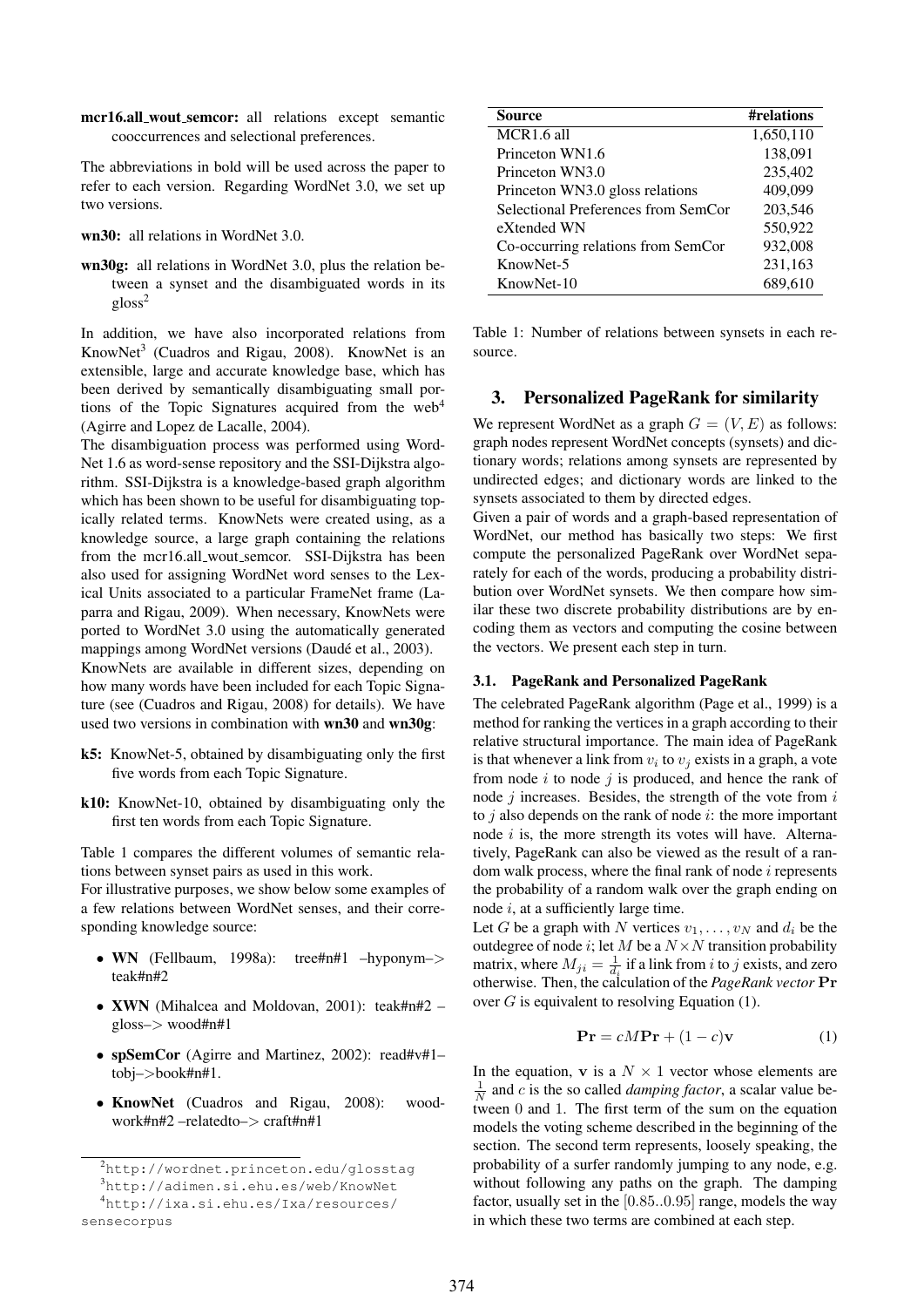| <b>Method</b>                   | Spearman | <b>Known-words</b> | interval             |
|---------------------------------|----------|--------------------|----------------------|
| $mer16.$ all                    | 0.369690 | 0.395788           | [0.275818, 0.456578] |
| $mer16.$ all_wout_sc            | 0.449606 | 0.479641           | [0.362092, 0.529263] |
| mcr16.all_wout_semcor           | 0.525343 | 0.559497           | [0.445263, 0.597086] |
| $mer16$ .all_wout_semcor+ $k5$  | 0.553766 | 0.589597           | [0.476836, 0.622276] |
| $mer16.$ all_wout_semcor+ $k10$ | 0.565809 | 0.602374           | [0.490275, 0.632907] |
| wn30                            | 0.559087 | 0.588069           | [0.482770, 0.626976] |
| wn30g                           | 0.658218 | 0.692505           | [0.594597, 0.713647] |
| $wn30g+k5$                      | 0.685184 | 0.720859           | [0.625450, 0.736934] |
| $wn30g+k10$                     | 0.638901 | 0.672213           | [0.572612, 0.696891] |

Table 2: Wordsim353 results for various wordnet versions and relations. Spearman report the correlation with the gold standard. Known-words reports the Spearman correlation for pairs where both words are in WordNet. The last column corresponds to the 95% confidence interval. Please check Section 2 for the meaning of the abbreviations used in this table.

The second term on Eq. (1) can also be seen as a smoothing factor that makes any graph fulfill the property of being aperiodic and irreducible, and thus guarantees that PageRank calculation converges to a unique stationary distribution.

In the traditional PageRank formulation the vector  $\bf{v}$  is a stochastic normalized vector whose element values are all  $\frac{1}{N}$ , thus assigning equal probabilities to all nodes in the graph in case of random jumps. However, as pointed out by (Haveliwala, 2002), the vector  $\bf{v}$  can be non-uniform and assign stronger probabilities to certain kinds of nodes, effectively biasing the resulting PageRank vector to prefer these nodes. For example, if we concentrate all the probability mass on a unique node  $i$ , all random jumps on the walk will return to  $i$  and thus its rank will be high; moreover, the high rank of  $i$  will make all the nodes in its vicinity also receive a high rank. Thus, the importance of node  $i$ given by the initial distribution of v spreads along the graph on successive iterations of the algorithm. We call this variant of PageRank *Personalized PageRank*.

Given a target word, we compute the personalized PageRank over the WordNet graph for the word, that is, we initialize v in Eq. (1) with equal probabilities for all synsets corresponding to the target word, while the rest of the synsets are initialized to zero.

Regarding implementation details, Eq. (1) is solved applying an iterative algorithm, computing Eq. (1) successively until convergence below a given threshold is achieved, or, more typically, until a fixed number of iterations are executed. We chose a damping value of 0.85 and finish the calculation after 30 iterations. These are default values, and we did not optimize them.

#### 3.2. Computing similarity

Once personalized PageRank is computed, it returns a probability distribution over WordNet synsets. The similarity between two words can thus be implemented as the similarity between the probability distributions. Alternatively, we can interpret the probability distribution for a word  $w$ as a vector  $\vec{w}$  of weights  $w_i$  where each dimension i is a synset, and use the cosine to compute similarity, as in Eq 2.

$$
\begin{array}{rcl}\n\textbf{similarity}(\vec{w}, \vec{v}) & = & \cos(\theta(\vec{w}, \vec{v})) \\
& = & \frac{\vec{w} \cdot \vec{v}}{\|\vec{w}\| \|\vec{v}\|} \\
& = & \frac{\sum_{i=1}^{n} w_i v_i}{\sqrt{\sum_{i=1}^{n} w_i^2} \sqrt{\sum_{i=1}^{n} v_i^2}}\n\end{array}\n\tag{2}
$$

# 4. Results

We have tested the various sets of relations on the Word-Sim353 dataset (Finkelstein et al.,  $2002)^5$ , which contains 353 word pairs, each associated with an average of 13 to 16 human judgements. Both similarity and relatedness are annotated without any distinction. Several studies indicate that the human scores consistently have very high correlations with each other (Miller and Charles, 1991; Resnik, 1995), thus validating the use of these kind of datasets for evaluating semantic similarity.

The results in Table 2 show the results as the Spearman correlation for several wordnet versions and relations. Not all words in the dataset are in WordNet<sup>6</sup>, meaning that we are not able to return a result in 9 pairs out of the 353. The *Known-word* column in Table 2 reports the Spearman value for the rest of pairs. Given the wide confidence intervals, most of the differences are not statistically significant. Note that the similarity literature rarely reports statistical significances, and limit themselves to report performance differences.

The main conclusions from the results are the following:

- The best combinations for MCR1.6 are obtained ignoring selectional preferences and semantic occurrences.
- The disambiguated glosses improve the results by a large margin on wn30.
- KnowNet improves results in both datasets. The largest gains are for MCR1.6 with KnowNet-10 (k10),

<sup>5</sup>http://www.cs.technion.ac.il/˜gabr/

resources/data/wordsim353/wordsim353.html <sup>6</sup>As we assumed that all words are nouns in singular form, we missed the following words: *media*, *live*, *children*, *eat*, *earning*, *defeating* and *Maradona*.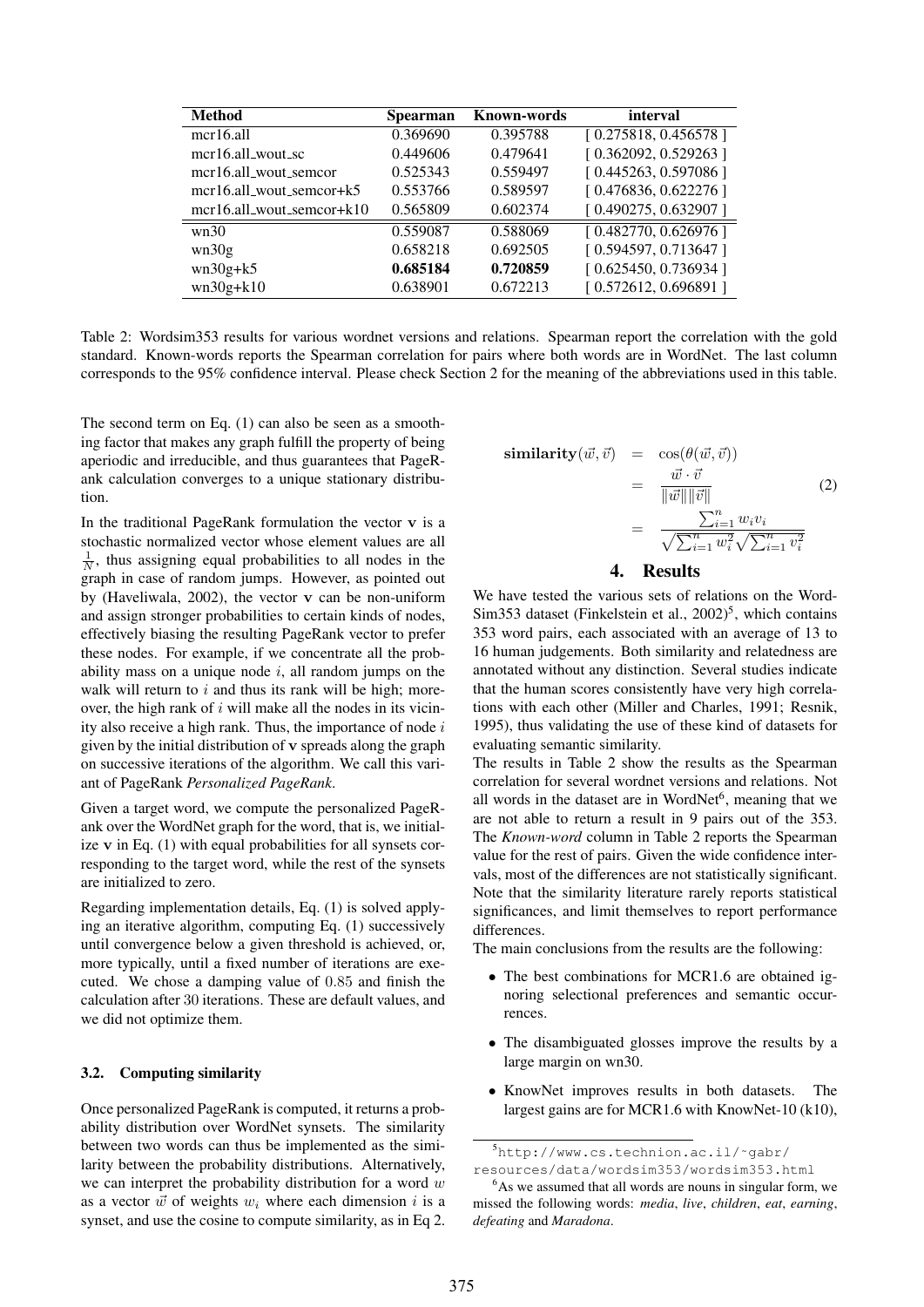| <b>Method</b>                      | Source      | Spearman |
|------------------------------------|-------------|----------|
| (Hughes and Ramage, 2007)          | WordNet     | 0.55     |
| (Finkelstein et al., 2002)         | LSA.        | 0.56     |
| (Finkelstein et al., 2002)         | Combination | 0.56     |
| (Gabrilovich and Markovitch, 2007) | ODP         | 0.65     |
| (Agire et al., 2009)               | Web Corpus  | 0.65     |
| (Agirre et al., 2009)              | WordNet     | 0.66     |
| This work                          | WordNet     | 0.69     |
| (Gabrilovich and Markovitch, 2007) | Wikipedia   | 0.75     |
| (Agirre et al., 2009)              | Combination | 0.78     |

Table 3: Spearman correlation results for previous work for WordSim353.

but the best overall results are for Wordnet3.0 with disambiguated glosses and KnowNet-5 (k5)

All relations sources added to WordNet seem to improve results, with the exception of semantic cooccurrences and selectional preferences, which actually degrade performance. While adding relations was expected to improve the results, we were greatly surprised to see that the semantic cooccurrences and selectional preferences were harmful. These relations come from a manually annotated corpus, and improved the results in an word sense disambiguation task (Agirre and Soroa, 2008). We are still investigating the cause of the poor performance of these relations.

## 5. Related work

Table 3 shows the results of some noteworthy systems in the literature which use Spearman in their results. Compared to the systems in the literature, we outperform the best systems that only use Wordnet. The algorithm is the same as in (Agirre et al., 2009), with the only change in the use of new relations, which in the case of KnowNet-5 improves performance in 3 points. Note that the results over the pairs with both words in Wordnet are very close to (Gabrilovich and Markovitch, 2007) (0.72 vs. 0.75), which is the best system using a single knowledge source (Wikipedia). The best result overall is obtained using a supervised combination of distributional algorithms and our WordNet-based algorithm as reported in (Agirre et al., 2009).

### 6. Conclusions and future work

The study presented in this paper shows that choosing the right version of WordNet and the right set of relations is important to obtain good similarity results. The combination of all relations in WN3.0, the disambiguated glosses, and the automatically derived relations from KnowNets produces the best results to date using WordNet on this dataset. The similarity algorithm and needed resources are publicly available under the GPL license at http://ixa2.si. ehu.es/ukb/.

For the future, we would like to perform a similar study on WSD using a related algorithm(Agirre and Soroa, 2009), and compare which is the best setting on these closely interrelated tasks.

#### Acknowledgments

This work has been supported by KNOW (TIN2006-15049- C03-01 / 03), KNOW-2 (TIN2009-14715-C04-01 / 04) and KYOTO (ICT-2007-211423). We want to thank the anonymous reviewers for their comments.

## 7. References

- Agirre, E. and Lopez de Lacalle, O. (2004). Publicly available topic signatures for all wordnet nominal senses. In *Proceedings of LREC*.
- Agirre, E. and Martinez, D. (2002). Integrating selectional preferences in wordnet. In *Proceedings of the First International WordNet Conference*, Mysore, India.
- Agirre, E. and Soroa, A. (2008). Using the multilingual central repository for graph-based word sense disambiguation. In *Proceedings of LREC*.
- Agirre, E. and Soroa, A. (2009). Personalizing pagerank for word sense disambiguation. In *Proc. of EACL 2009*, Athens, Greece.
- Agirre, E., Soroa, A., Alfonseca, E., Hall, K., Kravalova, J., and Pasca, M. (2009). A study on similarity and relatedness using distributional and WordNet-based approaches. In *Proceedings of annual meeting of the North American Chapter of the Association of Computational Linguistics (NAAC)*, Boulder, USA.
- Alvarez, M. and Lim, S. (2007). A graph modeling of semantic similarity between words. *Proceedings of the Conference on Semantic Computing*, pages 355–362.
- Atserias, J., Villarejo, L., Rigau, G., Agirre, E., Carroll, J., Magnini, B., and Vossen, P. (2004). The meaning multilingual central repository. In *Proc. of Global WordNet Conference*, Brno, Czech Republic.
- Bollegala, D., Y., M., and Ishizuka, M. (2007). Measuring semantic similarity between words using web search engines. In *Proceedings of WWW'2007*.
- Budanitsky, A. and Hirst, G. (2006). Evaluating WordNetbased Measures of Lexical Semantic Relatedness. *Computational Linguistics*, 32(1):13–47.
- Chen, H., Lin, M., and Wei, Y. (2006). Novel association measures using web search with double checking. In *Proceedings of COCLING/ACL 2006*.
- Cuadros, M. and Rigau, G. (2008). KnowNet: Building a Large Net of Knowledge from the Web. In *Proceedings of COLING*.